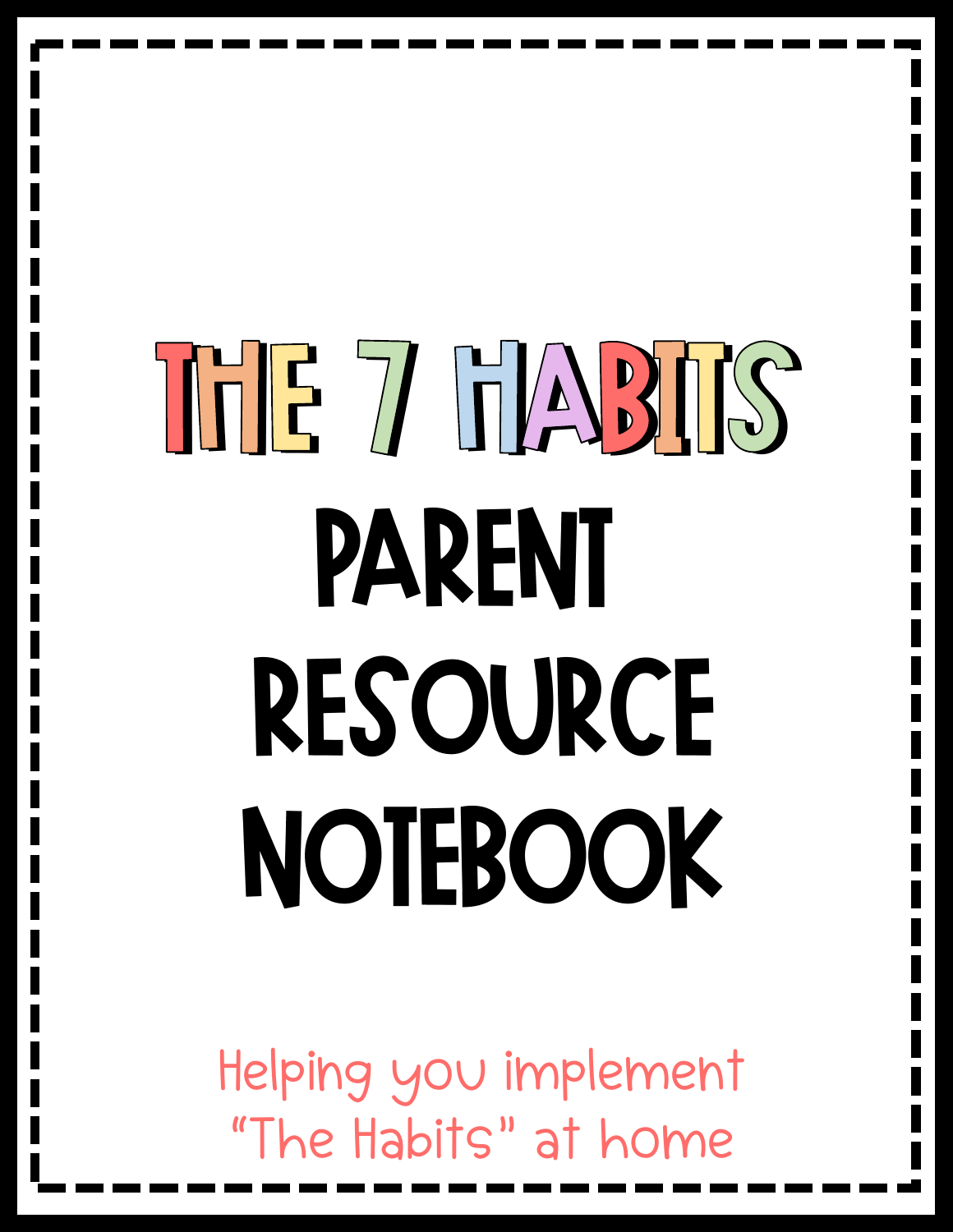## BE PROACTIVE WHAT IS IT?

Being proactive means you are in charge of you! We focus on making good choices.

#### How can I incorporate this at home?

Pause, Think, and Choose: The power of the is all about pausing before reacting in a situation. Discuss different situations with your child where they may have reacted negatively. Talk about ways to change the situation to a positive interaction.

#### Books that incorporate this habit:

- Clean Your Room
- I Like the Way You Are
- Clifford's Good Deeds



Habit 1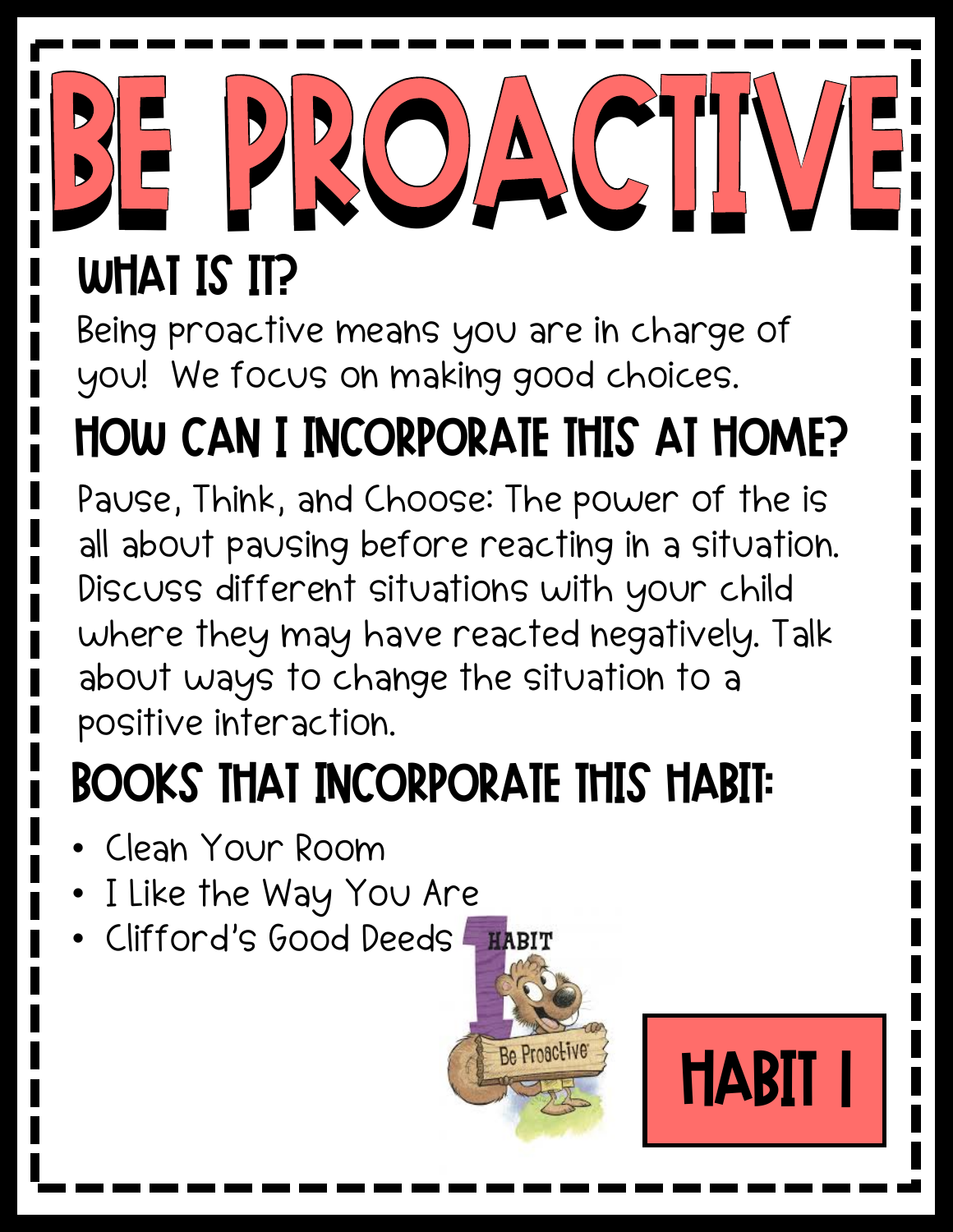## BEGIN WITH THE end in mind WHAT IS IT?

This means to think about how you would like something to turn out before you get started. With family, it means what you value and hope for your family to accomplish together.

### How can I incorporate this at home?

Family Mission Statement – The promise: By writing a Family Mission Statement, the message to your children is that your family is important. You know what you stand for and how you are going to work together to accomplish it.

Habit 2

- Strega Nona
- Horton Hatches the Egg
- Lilly's Purple Plastic Purse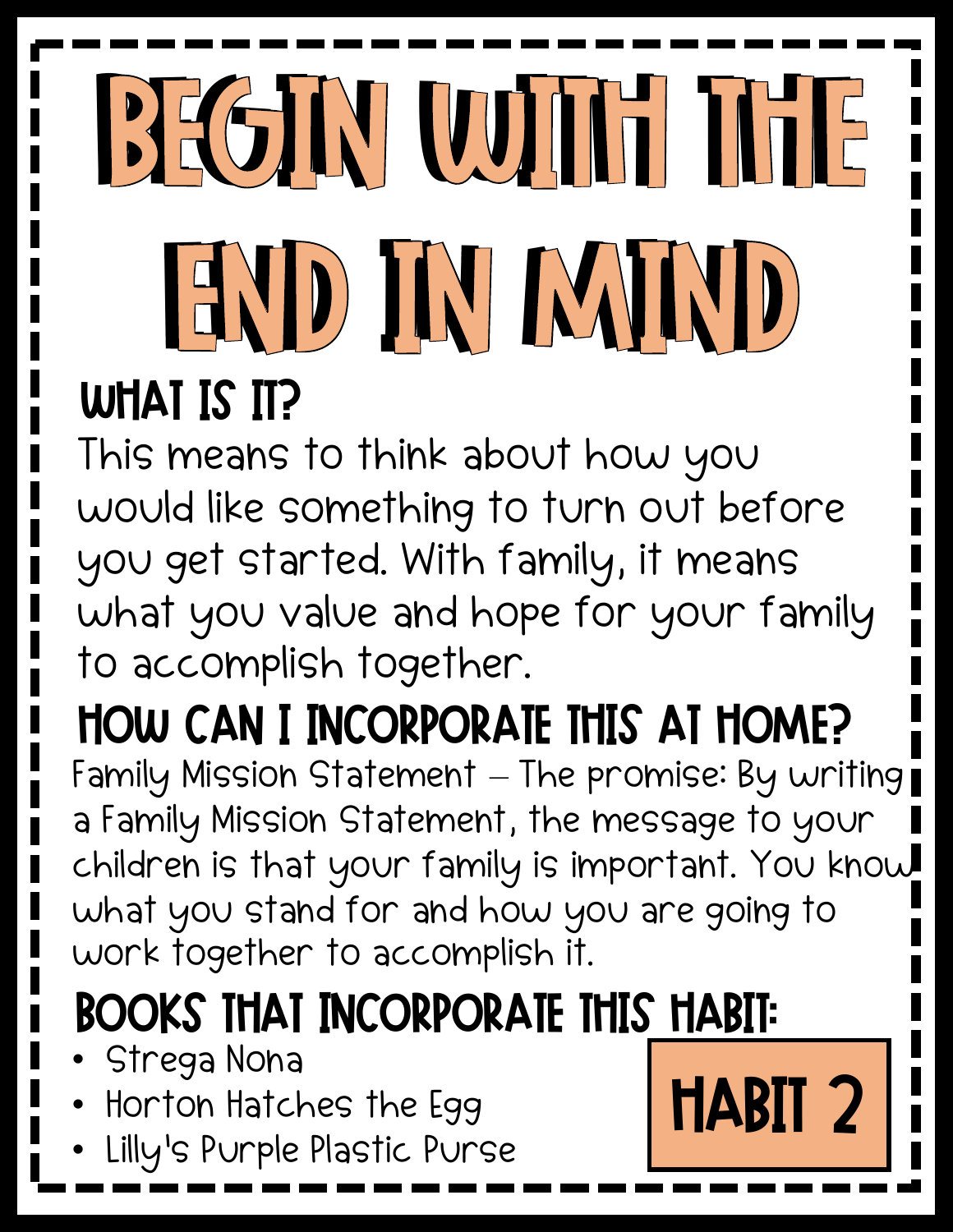## PUI FIRST THINGS FIRST WHAT IS IT?

This means to work first, then play. You take care of the most important things in your life first. Those are your big rocks. You plan to do the things that are not essential after you take care of your big rocks.

### How can I incorporate this at home?

At home you can complete chores, homework, or helping your family members before going outside to play or spending time sharpening your saw.

- Froggy Gets Dressed
- The Little Red Hen
- 

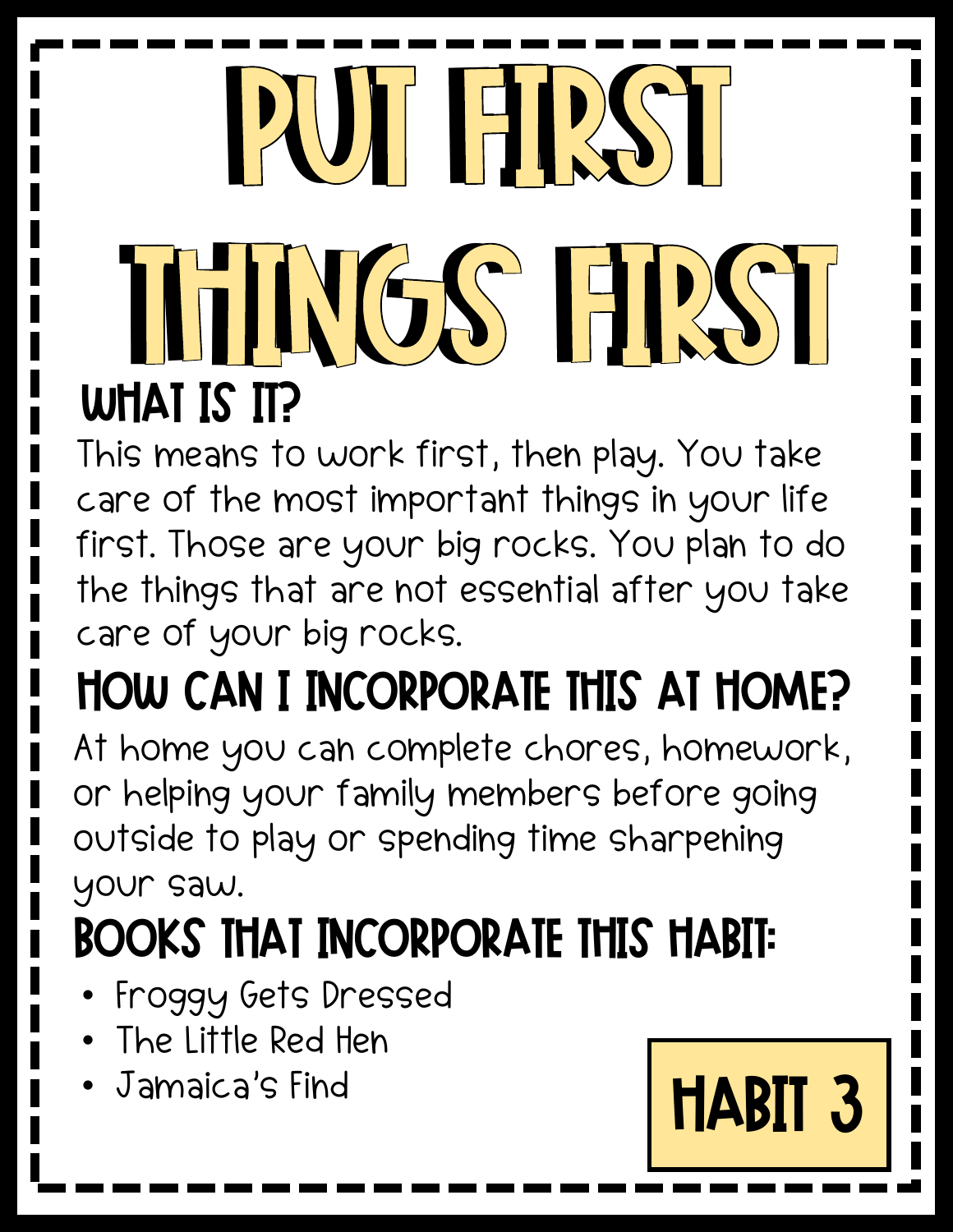### THINK WIN-WIN WHAT IS IT?

Think Win-Win means that we can work together to solve problems when issues arise with others. This doesn't always mean to compromise! We are kind to others and consider their thoughts along with ours.

#### How can I incorporate this at home?

You may choose to role play different scenarios that may come up often and how to address those issues. The idea is for both parties to practice actively listening and have a discuss of how to solve the problem as a team!

**HABIT 4** 

ı

- Let's be Enemies
- Rainbow Fish
- Stand Tall Molly Lou Melon
- The Very Clumsy Click Think Beetle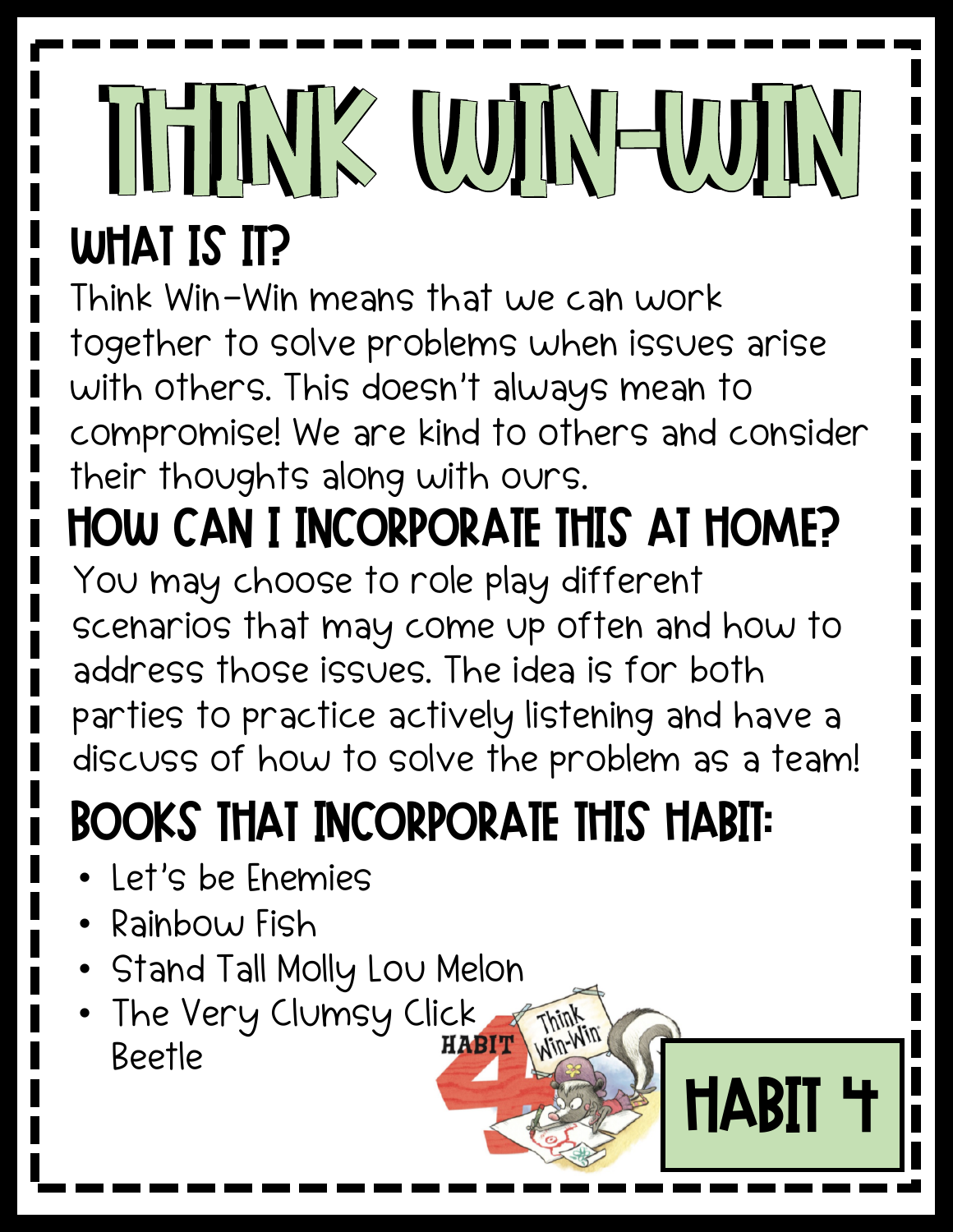## SEEK FIRST TO understand

#### WHAT IS IT?

Habit 5 makes me think of the old saying "You have two ears and one mouth, so listen twice as much as you talk." This helps remind us that we need to listen to others and understand their point of view before we attempt to convey our thoughts.

#### How can I incorporate this at home?

Habit 5 is about communication. The best way to teach someone how to communicate is by practicing it with them. Playing board games at home is a great way to practice communication and Habit 5.

- **Stellaluna**
- Rainbow Fish
- Clifford's Good Deeds
- 

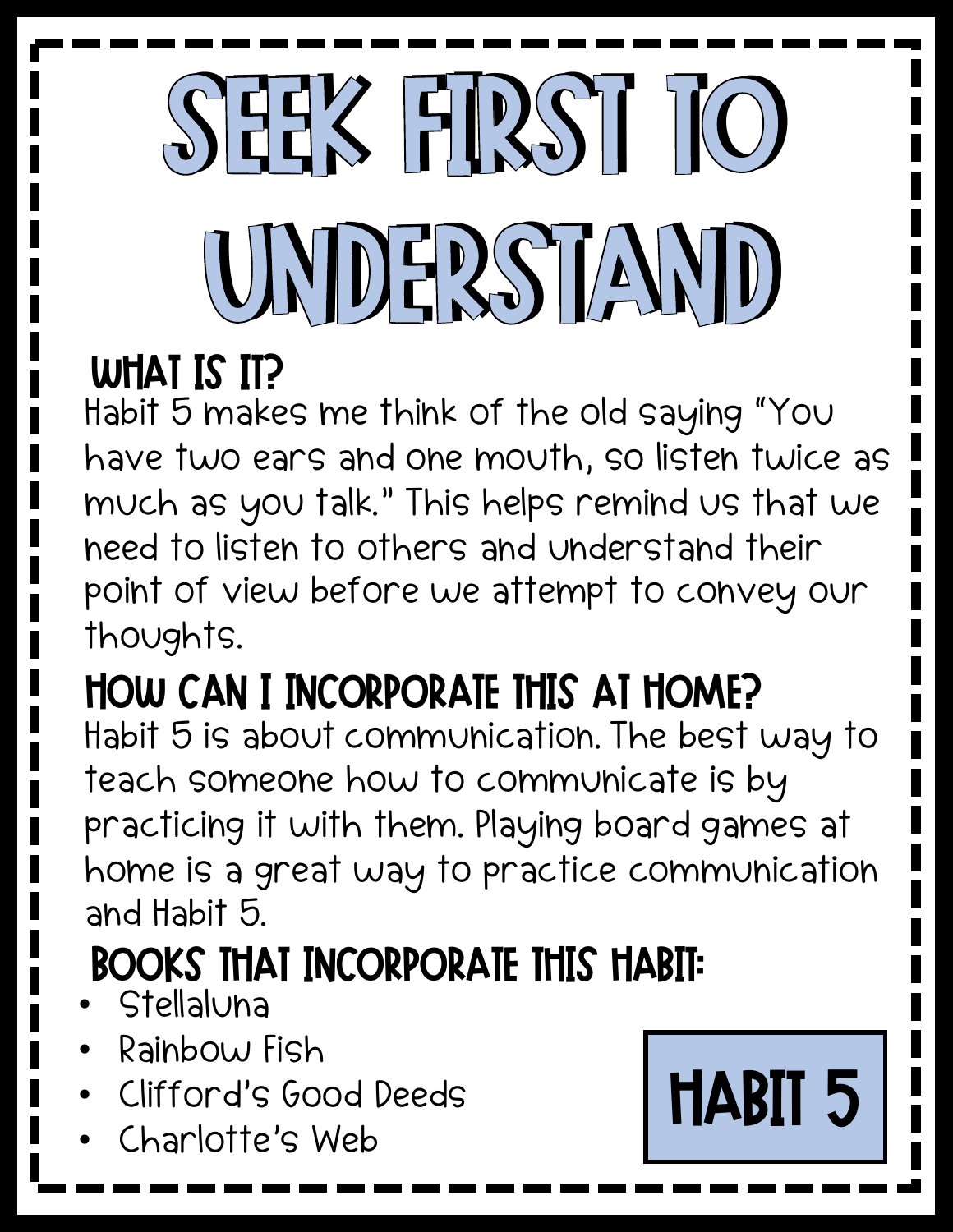# SYNERGIZE

#### WHAT IS IT?

When you synergize, you work together and collaborate. You listen to each other's ideas and form new ideas that are better than the ideas you had apart.

#### How can I incorporate this at home?

Because Habit 6: "Synergize" is all about working together, it is fairly easy to incorporate at home.

- Work together to put a puzzle together
- Help one another when you see things that need to be done.

• Communicate the ideas that you have and listen to the ideas in your household to form a new, better idea or way to do things.

- Owl Moon
- The Snowy Day
- Stone Fox
- Hatchet

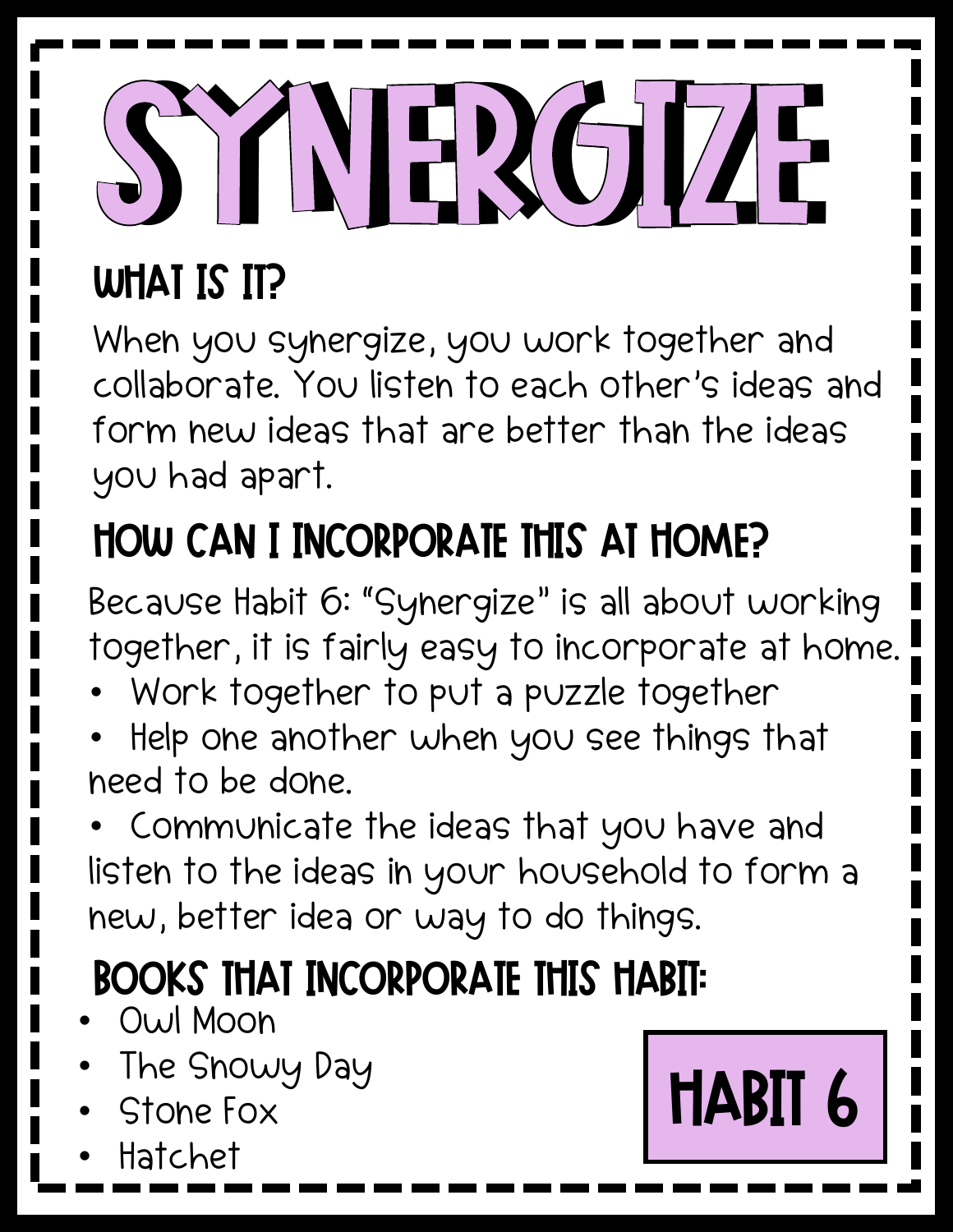### SHARPEN THE SAW WHAT IS IT?

Habit 7 reminds us that we are more productive when we are in balance—body, brain, heart, and soul.

#### How can I incorporate this at home?

Identify a support system. A support system can help you celebrate success and learn from disappointments, talk through difficult or stressful situations, and get motivated through cooperation or healthy competition. A younger Child may benefit by playing outside, balancing reading with watching T.V., making a list of things that make them happy or starting a journal. An older child may benefit by keeping a journal, hanging out with their friends, or reading a good book.

Habit 7

- The Emperor's New Clothes
- Don't Let the Pigeon Stay Up Late
- Shiloh
- Hatchet